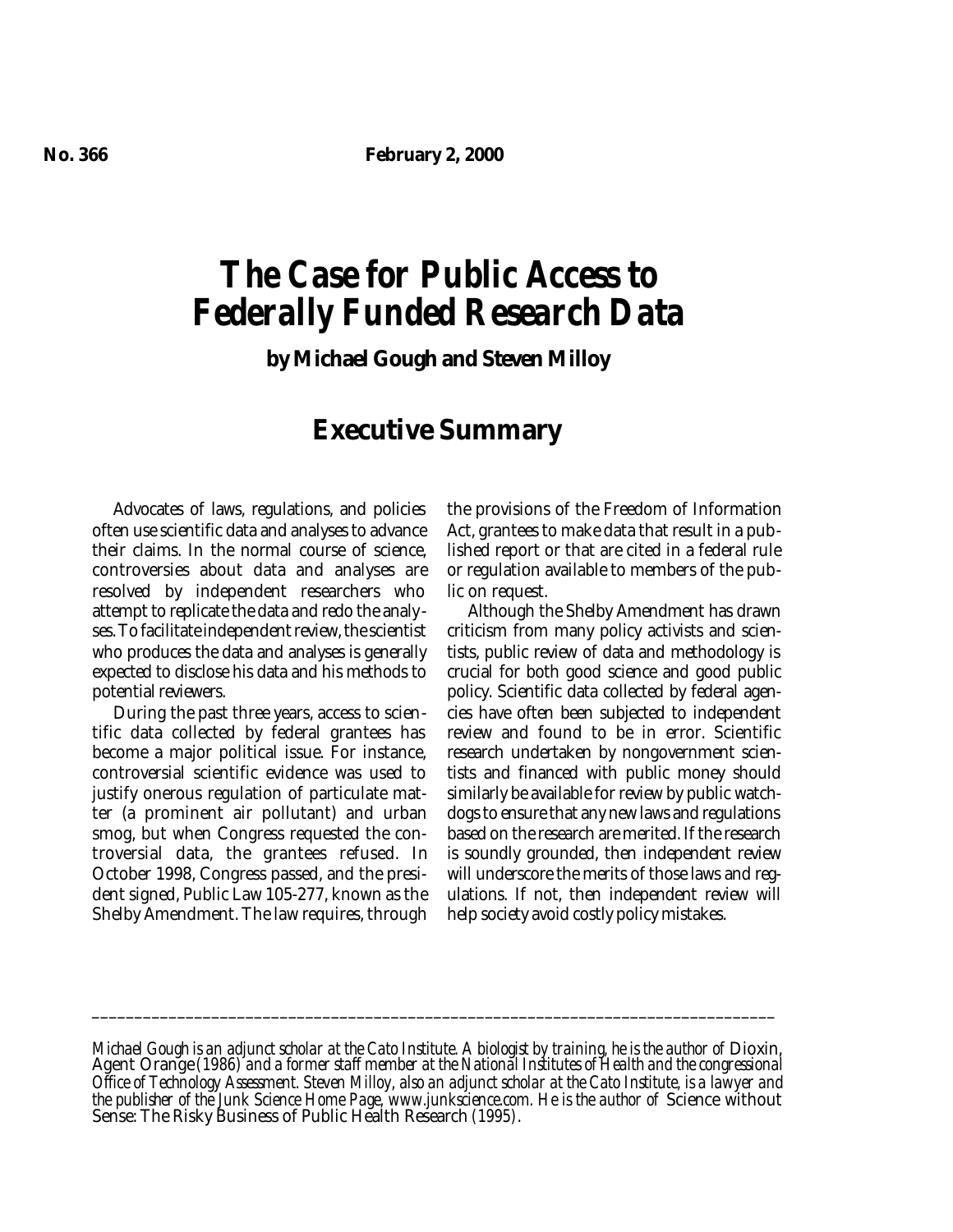**Science flourishes in an atmosphere of free exchange of information.**

### **The Nature of Science**

The late Sir Karl Popper delved deeply into questions about the nature of science and how it works. He concluded that the scientific process, for all its accouterments of math, instrumentation, and specialized knowledge, can be divided into two parts. The first part is the formulation of an idea, hypothesis, or theory (the terms may be used interchangeably for present purposes) about how some part of the physical universe works. The second part is the design and execution of an experiment or test to discover whether the idea, hypothesis, or theory is corroborated or falsified. If it is corroborated, then the idea or hypothesis may be incorporated into scientists' knowledge of the universe, and it can be used in the construction of other ideas and hypotheses.<sup>1</sup> The distinguishing mark of science, according to Popper, is the formation of testable hypotheses.

The physicist Paul Davies underscored the importance of hypothesis testing:

A powerful theory is one that is highly vulnerable to falsification, and so it can be tested in many detailed and specific ways. If the theory passes those tests, our confidence in the theory is reinforced. A theory that is too vague or general, or makes predictions concerning only circumstances beyond our ability to test, is of little value.<sup>2</sup>

In the process of testing hypotheses, scientists produce data, usually measurements or counts. To obtain recognition for their hypotheses and data, scientists must publish their findings, or "show their work," so that other scientists can examine and criticize those findings.

Scientists, like everyone else, can make mistakes. As Marcia Angell, a physician and executive editor of the *New England Journal of Medicine* and author of *Science on Trial: The Clash of Medical Evidence and the Law in the*

Breast Implant Case,<sup>3</sup> said, "Many reports are trivial, many more are just plain wrong, and a lot of what we're told is inconsistent."<sup>4</sup> The accepted way to sort through reports of different value is through the process of critical review and attempted replication.

There's nothing shameful about a mistake, but scientists seek to avoid incorporating mistakes into accepted science. Additional ideas and hypotheses that are based on mistakes are almost certain to be wrong, and the time and effort expended on developing and testing those ideas and hypotheses are lost. It is far better to review, analyze, and attempt to replicate a new finding before accepting it.

Scientists have developed myriad methods for review. Scientists are expected to talk about their results and insights with their peers, and scientists who don't soon pass into obscurity, along with their work.

The primary method of dissemination and review of scientific results is through the publication of papers in scientific journals. Although journals have varying standards for review of papers submitted for publication, those with the most rigorous review processes tend to be the most prestigious.

Nevertheless, no matter how complete any published information is, a scientist interested in replicating or examining another scientist's work may have to call or write for additional details. There's no law against scientists' refusing to cooperate with requests for additional information; however, scientists who block the flow of information risk their reputations and undermine the credibility of their work.

Science flourishes in an atmosphere of free exchange of information.<sup>5</sup> Of course, some scientists—by their choice of employment—cut themselves off from completely open science. Scientists who work for defense companies, for example, can share information only on a need-to-know basis, and industry scientists may not participate openly in scientific exchanges because of concerns about patents, trade secrets, and other intellectual property.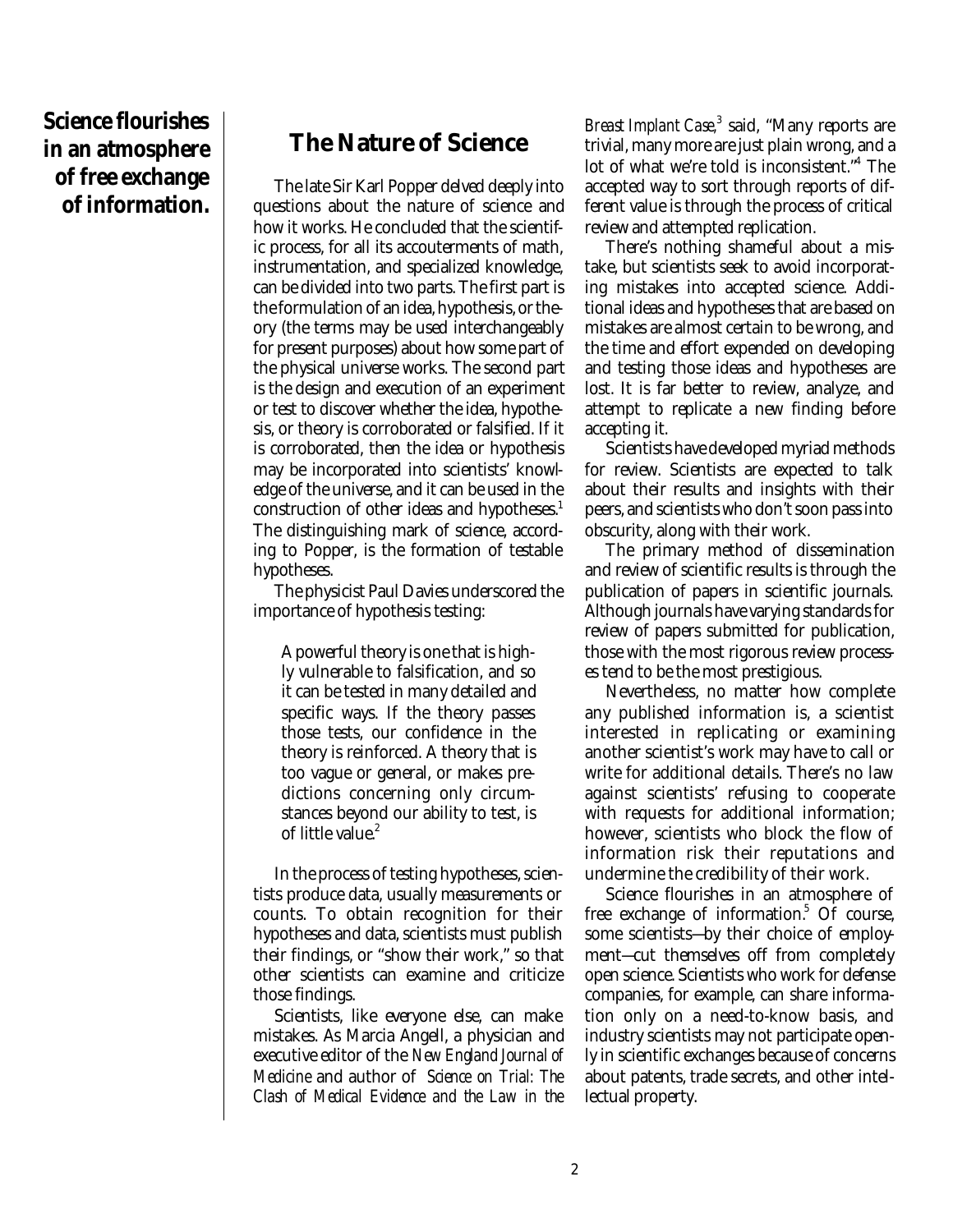#### **Government-Funded Science**

Scientific work that is used to support regulations, as is scientific work that is performed for industry, is done for a client. The industrial client may be more interested in using the science to foster the development of a product than in examining the soundness of the science, and the government client more interested in justifying a regulation. Unlike a business firm, which can face a disaster if it prematurely rushes a product to market, state regulators pass on to the public the losses entailed by poor regulation. Thus, because regulatory agencies are rarely penalized for erroneous science, they are less motivated to ensure that the science they use is valid. This leaves the process of checking the science, if it is to be done at all, to the public.

A provision in Public Law 105-277, known popularly as the Shelby Amendment and enacted by Congress in October 1998, guarantees, through the Freedom of Information Act, public access to grantee-collected data that are used in support of rules or regulations. The history of public review of federally collected data and analyses reveals the importance of such review in correcting errors made by government officials.

#### **Data Used to Formulate Public Policy**

Government data used to set regulations and to issue warnings and announcements about various products are of two types: (1) laboratory data and (2) epidemiologic data. In general, it's possible to conduct additional experiments and to attempt replication of laboratory studies.

It is impossible, however, to replicate epidemiologic studies, which provide information about unique populations of people, subject to unique conditions, over particular time periods, but the data from such studies can be reviewed and reanalyzed by independent scientists. The only way to determine the validity of those studies is through careful analysis of the techniques that were used to produce the data and through careful review of the analytic methodology adopted by the study's authors. Often it's not enough

to have access to the published results of an epidemiologic study, because the underlying data sets can be too large to be incorporated into normal-length scientific articles. Similar problems with large data sets are common in economics and policy studies, and journals in those disciplines often require the authors of the papers to tell readers where the entire data sets are available.

This study examines the importance of public review of federally funded scientific research by examining a number of case studies. In the next six sections, we show that independent, nongovernmental review of federal scientific research has had a major positive effect on our knowledge about airborne asbestos, endocrine disrupters, the herbicide 2,4-D, the Dalkon Shield birth control device, and the diet drug fen-phen. In many of those cases, third-party review served to correct or prevent costly regulatory mistakes. In some cases, however, independent review of federally funded science occurred too late to prevent significant economic and consumer harm.

In the final section, we consider political, regulatory, and theoretical issues surrounding the Shelby Amendment. In sum, we conclude that the amendment, if fully complied with by federal agencies, will improve the quality of federal scientific research and, accordingly, the quality of federal regulation.

### **The EPA and Airborne Asbestos**

In the last quarter century, "asbestos" has become synonymous with cancer, premature death, long-running lawsuits brought by former asbestos workers against the companies that mined and supplied asbestos, and billions of dollars in settlements for disease and death. That perception of asbestos is far different from the one that prevailed during World War II, when asbestos was used in great amounts in the construction of both warships and merchant ships, which were subject to airplane and submarine attacks. Asbestos saved the

**Because regulatory agencies are rarely penalized for erroneous science, they are less motivated to ensure that the science they use is valid. This leaves the process of checking the science, if it is to be done at all, to the public.**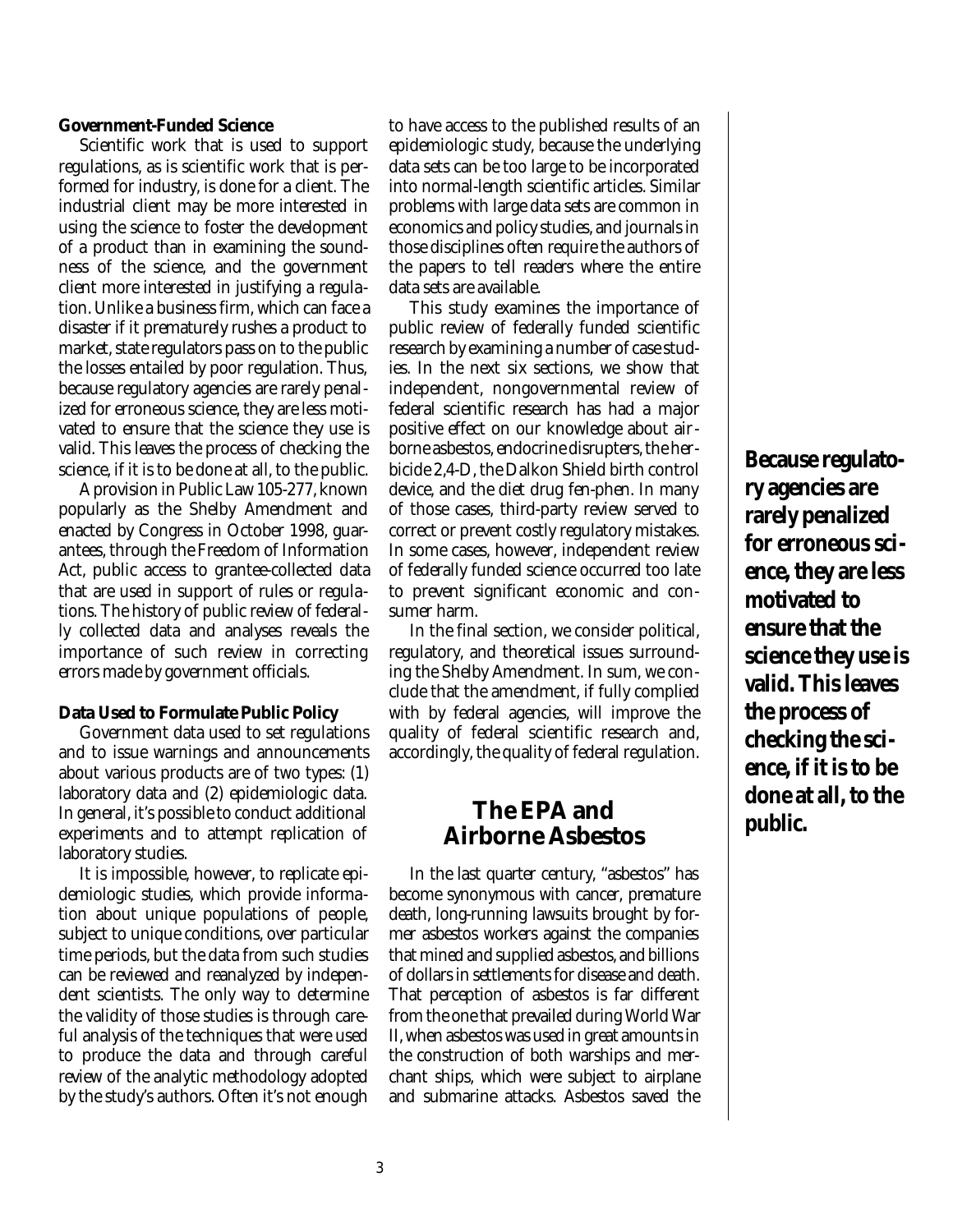lives of many sailors. The building boom after World War II found more uses for asbestos fireproofing, insulation for heating and cooling systems, soundproofing—and it was used in buildings of all sizes.

Before 1940 the asbestos industry was aware of the cancer-causing properties of asbestos. In the United States, the industry succeeded in keeping that information from the general public and health authorities.<sup>6</sup> (German health officials, however, instituted measures to reduce asbestos exposures in workplaces before and during World War  $II$ .)<sup>7</sup>

In 1955 Sir Richard Doll published a paper that clearly showed that exposure to asbestos greatly increased the risk of lung cancer and other deadly diseases.<sup>8</sup> After 1955, exposure to asbestos in U.S. workplaces was reduced. (There is an extensive and significant literature about the importance of interactions between smoking and asbestos exposure in causing lung cancer, but there is no doubt that exposure to asbestos in the workplace was a health risk.)

The realization that asbestos-containing materials (ACM) were present in many schools led parents in 1978 in some school districts in New Jersey to demand the removal of those materials. The issue came to the attention of the Environmental Protection Agency when the governor of New Jersey petitioned the agency to issue regulations for the control of asbestos in public buildings. Shortly thereafter, the Environmental Defense Fund petitioned EPA to issue regulations on control of asbestos in schools.

Between 1978 and 1990, EPA issued a series of rules and guidance documents about the management of exposure to asbestos in schools. The rules and guidance documents, all of which suggested that exposure to ACM was always a risk, caused many schools to rip out ACM, at costs from \$7.5 billion to \$16 billion.<sup>9</sup>

In 1990 EPA reversed course. It issued a guidance document that called for leaving ACM alone—"managing asbestos in place." That document provided for protection from asbestos without the huge costs called

for in the previous documents. EPA has never explained the reason for its reversal, but, from the record, it is clear that entities that bore the costs of asbestos removal—former manufacturers of ACM and their insurers had the capacity to generate their own measures of exposure and to attack EPA's previous misguided guidance documents.

#### **Asbestos Measurements**

In 1982 EPA published measurements incorrect as it turned out—of airborne asbestos. EPA contractors had collected samples of airborne asbestos in Houston schoolrooms and, using unconventional and invalidated methods, reported levels of airborne asbestos that approached levels found in workplaces where asbestos was mined or milled; used in the fabrication of asbestoscontaining products; or installed as insulation or fireproofing in ships, buildings, and some appliances.<sup>10</sup> Former manufacturers of ACM used standard methods for collecting and measuring airborne asbestos and found much lower levels. Moreover, measurements of airborne asbestos in buildings around the world revealed low levels of asbestos that were often no different from levels in outdoor air or in buildings with no  $ACM<sup>11</sup>$  (Asbestos is present in many minerals, such as "cats-eye" semiprecious stones and "rocks" of various kinds; in addition, natural processes release small amounts of asbestos into the air.)

Faced with measurements that did not support its own, EPA investigated the method that had been used in the Houston schools. EPA decided that the method was imprecise and unreliable and discarded it.<sup>12</sup> Had EPA listened to outside experts on measuring asbestos levels in the workplace, the agency would never have used the method that led to the mistaken measurements in Houston.

In the late 1980s, Congress ordered EPA to measure asbestos levels inside and outside public buildings. When it did so, using standard measurement techniques, EPA found there was essentially no difference between the two environments.<sup>13</sup>

**EPA has never explained the reason for its reversal, but it is clear that entities that bore the costs of asbestos removal had the capacity to generate their own measures of exposure and to attack EPA's previous misguided guidance documents.**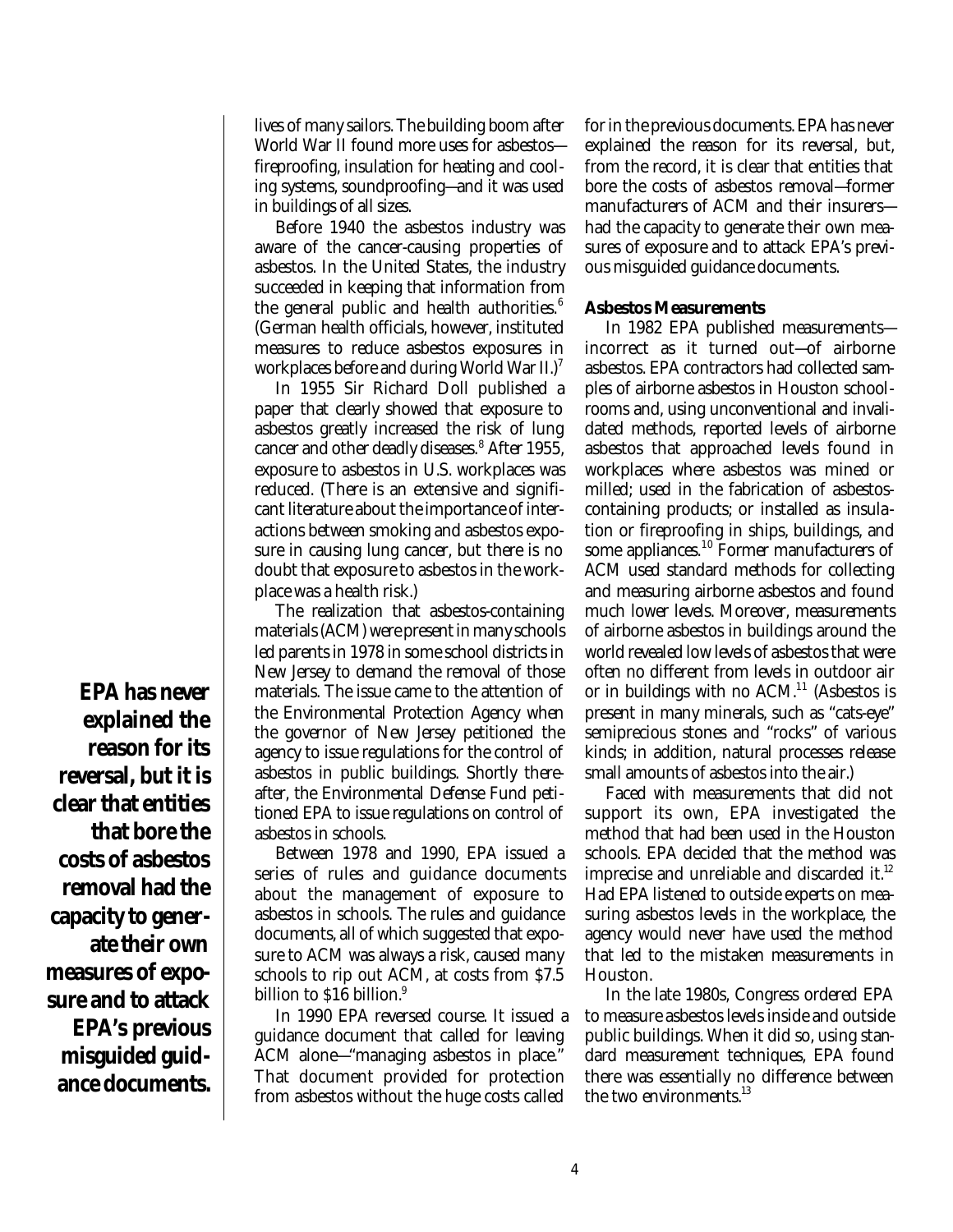EPA did not conclude, however, that low measured levels of exposure meant that the risks were low. EPA continued to argue that all ACM were a time bomb that would go off unexpectedly and shower building occupants with deadly concentrations of asbestos. The agency also argued that EPA-certified inspectors could somehow predict future releases on the basis of visual inspections.

By 1990, standard measurements revealed convincingly that the reports of EPA-certified inspectors about the danger posed by ACM bore no correlation with asbestos concentrations determined by measurements: the asbestos in ACM stayed put. The exception to that statement occurred when ACM were ripped out. Then exposure levels soared. The best management solution for ACM was to leave them alone until the building came down. $^{14}$ 

Also in 1990, *Science*, one of the most respected scientific journals in the world, published a paper that showed that the risks from asbestos in buildings is very low.<sup>15</sup> For whatever reasons—maybe because of the prestige of *Science* or maybe because the readers of *Science* had read enough about the actual measurements of asbestos that they were ready to believe the article—the *Science* paper had a major impact and was widely reported in the newspapers and cited in Congress.

#### **EPA Changes Its Mind**

In late 1990, EPA issued another in its series of guidance documents about asbestos in buildings. <sup>16</sup> The document contained the following conclusions: health risk is related to the levels of airborne asbestos; those levels are low in buildings with ACM; the health risk "appears to be very low"; the removal of ACM is often not the best course of action and can increase exposures and risks; and building owners should keep an eye on ACM and repair or replace them when damaged. Finally, EPA required removal of ACM only when buildings are being renovated or demolished.<sup>17</sup> Thus, after a decade of arguing otherwise, EPA came around to the position taken by many occupational health experts from the beginning of the debates about asbestos in buildings.

In this case, it was the availability of measurement methods and opportunities for other parties to make independent measurements that discredited EPA's earlier rulings. Access to the agency's data was not necessary because methods for replicating those data were available and used.

#### **Benefits and Costs**

If there are any health benefits that resulted from the furor over asbestos in schools, those benefits are so small as to be undetectable.<sup>18</sup> And they may well be zero.

School systems and the taxpayers or the tuition payers that support the schools paid a very high price (between \$7.5 billion and \$16 billion) for ripping out  $ACM<sup>19</sup>$  Former ACM manufacturers and their insurers paid large proportions of that money to school districts that successfully sued for recovery of their costs, and some former ACM manufacturers were plunged into bankruptcy.

No one was a winner except, maybe, owners of ACM inspection and removal companies. Even with the collapse of the asbestosin-buildings scare, asbestos removal goes on. Banks often refuse loans for the purchase of buildings with ACM unless the seller or buyer agrees to remove the material. One estimate projects that, by 2020, an additional \$50 billion will have been spent on asbestos removal.<sup>20</sup>

With the publication of its 1990 guidance document, EPA tacitly admitted its mistakes. However, EPA did not bear the costs of its misguided policies. School districts, ACM manufacturers and their insurers, and taxpayers, none of which benefited from EPA's policies, paid the price.

### **The Panic over Endocrine Disrupters**

Theo Colborn, a scientist employed by the World Wildlife Fund, was convinced that industrial activity around the Great Lakes and chemical contamination of the lakes

5

**In this case, it was the availability of measurement methods and opportunities for other parties to make independent measurements that discredited EPA's earlier rulings.**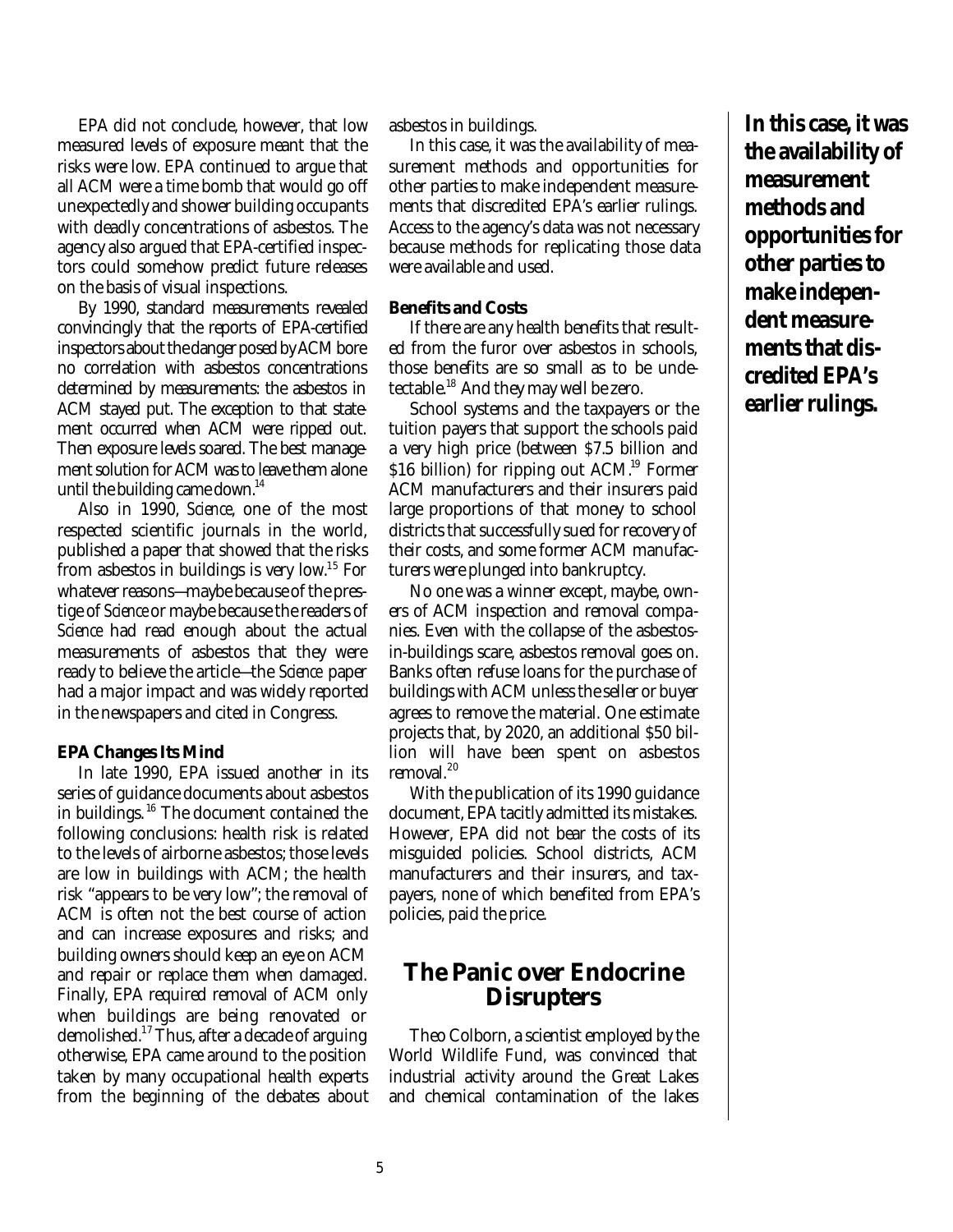**Five months after the publication of the Tulane results, scientists at a national meeting reported that they could not replicate those results.**

were the cause of a cancer epidemic. In her own words, it was a "great setback"<sup>21</sup> when she found no evidence of an epidemic. Of course, it was no setback for the people living around the lakes, only for her credibility as an expert on the effects of trace amounts of chemicals on human and animal health.

Colborn then turned to the literature on reports of deformed wildlife in the Great Lakes area. Such deformities have been reported for centuries, but Colborn theorized that industrial chemicals were to blame.

To explain the many different purported effects of the chemicals she observed, Colborn and others suggested that trace amounts of chemicals were affecting the functioning of endocrine hormones such as estrogen and testosterone. Those hormones play major roles in the development and functioning of many organ systems, and the hypothesis that chemical disruption of those hormones might produce a panoply of adverse effects wasn't without some merit. However, there was no evidence to support the hypothesis. The only experimental or clinical evidence for hormonal effects came from the study of exposure to powerful drugs that affect the endocrine system in human beings or livestock. However, those exposures weren't to run-of-the-mill "chemicals." They were exposures to drugs selected because they cause those effects. Moreover, the exposures weren't to low or trace levels of the drugs but to doses sufficient to cause observed clinical effects.

Colborn's coauthored book, *Our Stolen Future*,<sup>22</sup> which appeared in March 1996, was greeted with reservations by science writers in the major newspapers. Her explanation that trace amounts of chemicals were the cause of almost every adverse health effect ever described—from deformities to cancer to infertility to attention deficit disorder, from wildlife population explosions to wildlife population collapses—was generally thought too glib. And how, if she was correct, had legions of toxicologists and epidemiologists missed the pivotal role played by endocrine-disrupting chemicals in the wide-ranging investigations of the toxic effects of chemicals?

#### **The Tulane Study**

The endocrine disrupter theory needed evidence to support it, and that evidence appeared in June 1996, when five scientists associated with John A. McLachlan at Tulane University published a paper in *Science*,<sup>23</sup> which has a reputation for rigorous prepublication review of papers. Those scientists reported that tiny amounts of pesticides, present at concentrations that are now permitted under EPA regulations, could interact and bind very strongly with hormone receptors—a first step toward affecting hormonemodulated biological systems. The researchers reported, for instance, that two pesticides present at concentrations at which neither had much effect independently were up to 1,600 times as potent in combination.

On the basis of their results, McLachlan and his coauthors suggested that regulations controlling pesticides needed to be tightened up. *Science,* which makes little or no effort to publicize most of the hundreds of papers it publishes each year, pulled out the stops with the McLachlan paper. It ran a news article about the experiment, complete with a picture of the Tulane researchers. It invited a scientist from the National Institutes of Health to write an article clarifying how the difficultto-explain results might have come about. Those efforts paid off. The Tulane results were reported in major newspapers and on the TV evening news.

The Tulane results surprised many scientists. How could they have had no inkling of the synergistic effects of pesticides? After all, pesticides have been subject to thousands of tests. It turned out that those scientists hadn't missed the synergistic effects.

Five months after the publication of the Tulane results, scientists at a national meeting reported that they could not replicate the results of the Tulane study. In January 1997, scientists from universities, the federal government, and industry published a letter in *Science* that detailed their failures to replicate the Tulane results.<sup>24</sup> A month later, another group of scientists published a report of its attempts to replicate the Tulane results. In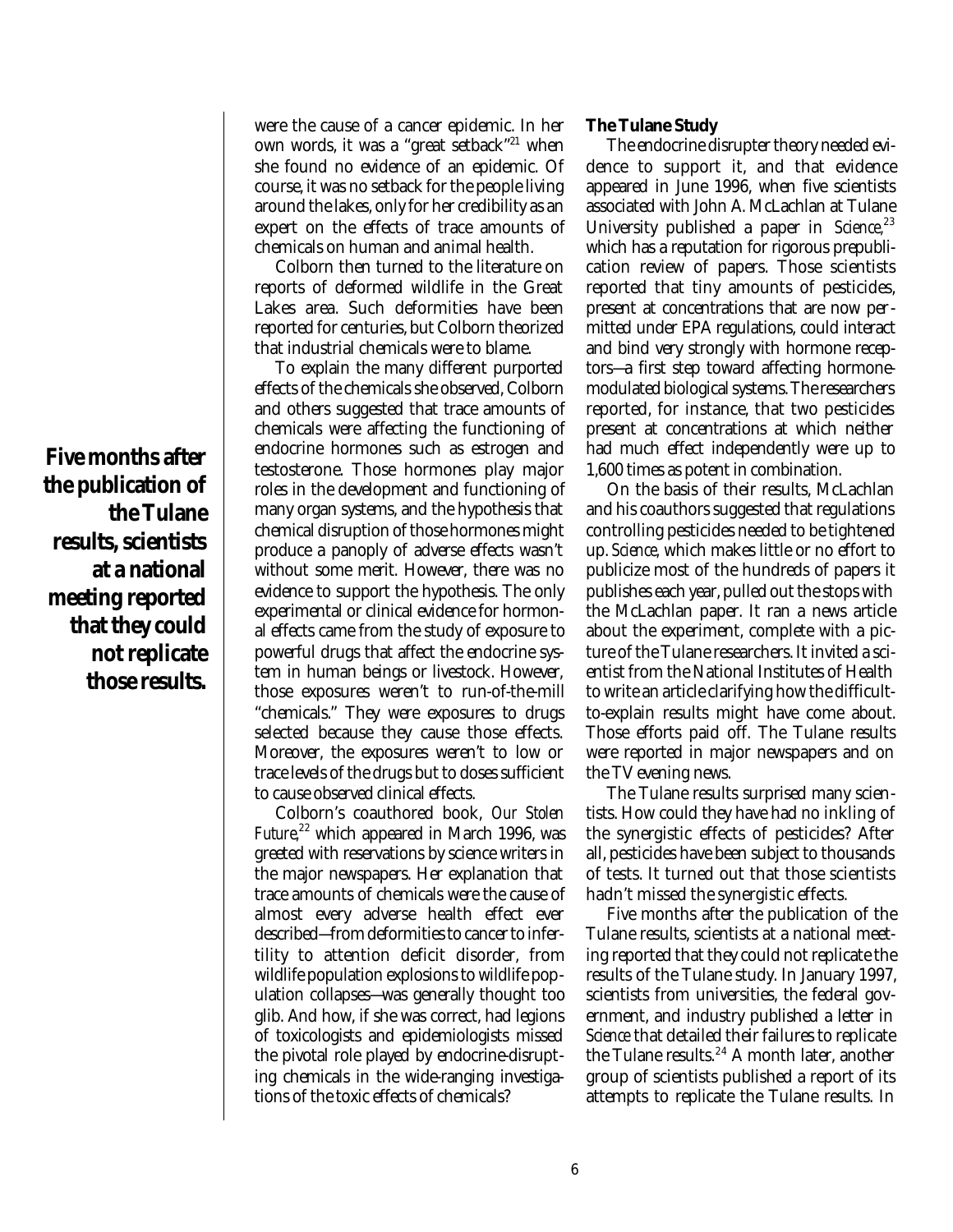*Nature,*those scientists dismissed the Tulane findings and their implications: "Our results do not support the assertion that synergism between estrogens is likely to present a major human or wildlife health concern."<sup>25</sup>

Confronted with the repudiation of their results and conclusions, the Tulane scientists first reacted by sticking to their guns. They suggested that minor differences between conditions and procedures in their laboratory and the other laboratories explained the discrepancies.<sup>26</sup> But 13 months after they published their alarming report, the Tulane scientists threw in the towel. In a letter in *Science,*McLachlan said:

I write to formally withdraw the report "Synergistic activation of estrogen receptor with combinations of environmental chemicals."

We have conducted experiments duplicating the conditions of our earlier work, but have not been able to replicate our initial results.

Also . . . others have been unable to reproduce the results. . . . Meanwhile, people in many walks of life have, on their own, put great weight on this report as the basis of much discussion, thought, and even public policy.<sup>27</sup>

The last quoted sentence is disingenuous. In fact, in the original paper, McLachlan and his coauthors had suggested that their results would have public policy implications.

Tulane University investigated whether any fraud had been involved in the McLachlan paper. The university committee cleared McLachlan, but it concluded that Steven Arnold, the first author of the paper, "provided insufficient data to support the major conclusions of the *Science* paper"<sup>28</sup> and that "independent review of Arnold's data does not support the major conclusions."<sup>29</sup>

Science worked. Even though the reviewers for *Science* had not caught the faulty science before the paper was published, the requirement that scientists describe their experiments in enough detail that others can try to replicate them led to discovery of the mistake.

#### **The Legislative Legacy of the Endocrine Disrupter Scare**

Before he published his paper, McLachlan leaked the findings to EPA, and rumors about the paper's results were promoted by EPA staff in discussions with congressional staff. Those rumors were instrumental in the passage of the Food Quality Protection Act of 1996<sup>30</sup> and the Safe Drinking Water Act of 1996. Colborn's book and the Tulane results were especially instrumental in Congress's directing EPA to require new tests of commercial chemicals for endocrine disruption.<sup>31</sup>

The added testing may have a cost well beyond the economic one: it may cause disease and death. Bruce Ames, the recipient of the 1999 National Science Medal, has written extensively about the importance of eating fresh fruits and vegetables in preventing cancer.32One consequence of regulation of pesticides is that fruits and vegetables become more expensive and less available. Although the increases in price will not stop middleclass shoppers from buying fresh produce, low-income shoppers, whose diets are already far from optimal, may buy fewer fresh fruits and vegetables. If that is the case, their cancer risks will increase. Perversely, laws and regulations that are designed to protect consumers from the hypothetical risks that may accompany pesticide use can actually increase health risks.

When one considers all the adverse economic, and possibly adverse health, effects that stem from the Tulane study, the reaction of one government scientist to the study's unmasking is remarkable. Earl Gray, a scientist from an EPA laboratory, remarked, "I'm just glad it's starting to clear up for John McLachlan."<sup>33</sup> McLachlan's reputation is an issue, but he could have avoided tarnishing it by closer supervision of the work in his laboratory. Long after McLachlan's reputation starts "to clear up" for him, the country will still face billions of dollars in costs of chemical testing. Gray acknowledges that there is **Colborn's book and the Tulane results were especially instrumental in Congress's directing EPA to require new tests of commercial chemicals for endocrine disruption.**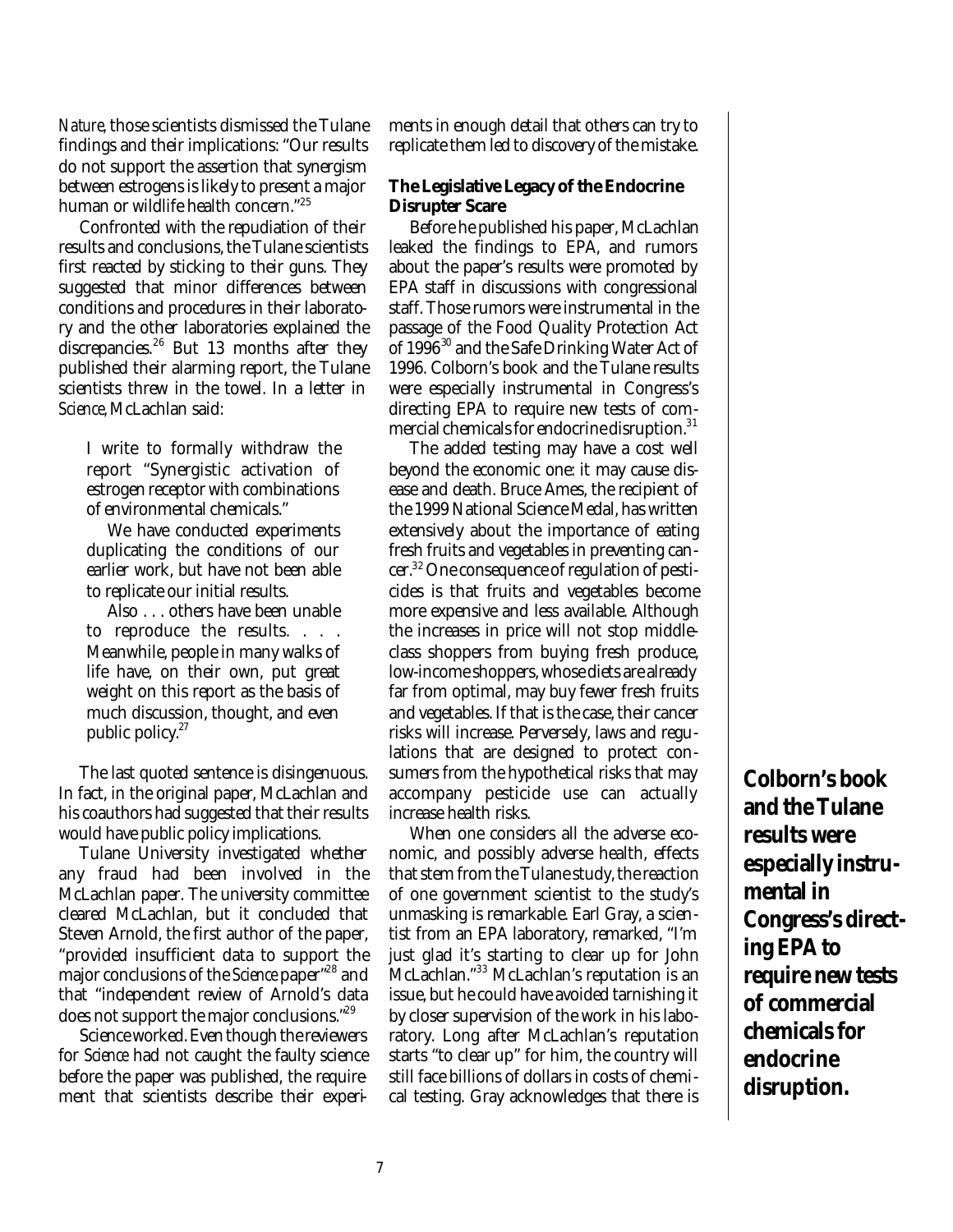**Manufacturers of 2,4-D found a significant flaw in NCI's study design when they were allowed access to it.**

no justification for the testing that was added because of the Tulane study. "As for the hypothesis that hormonelike chemicals are dramatically more potent in combination, 'it's kind of fallen by the wayside since the paper was retracted," says Gray.<sup>34</sup>

At the beginning of the endocrine disrupter controversy, Congress commissioned the National Research Council to evaluate the evidence. The National Research Council's August 1999 report, issued long after Congress had passed the Food Quality Protection Act and the Safe Drinking Water Act, declared that the endocrine disrupter hypothesis was "rife with uncertainty" and that it was without clinical or experimental support.<sup>35</sup>

Gregg Easterbrook, commenting in the *New Republic*on the collapse of the endocrine disrupter scare, blistered Theo Colborn for the looseness of her reasoning.<sup>36</sup> As the evidence for her theory collapsed, Colborn declared that evidence isn't important: "Just because we don't have the evidence doesn't mean there are no effects."<sup>37</sup>

### **The National Cancer Institute and the Herbicide 2,4-D**

In 1986 the National Cancer Institute published a study of Kansas farm workers that concluded that exposure to the herbicide 2,4-D increased cancer rates.<sup>38</sup> The finding was widely reported; homeowners who used 2,4-D on their lawns were frightened, and neighbors of those users were alarmed as well.

Manufacturers of 2,4-D found a significant flaw in NCI's study design when they were allowed access to it. The NCI scientists had asked farmers a question about 2,4-D use, and then asked only those who had reported 2,4-D use additional questions about herbicide use. When the NCI scientists stated the results of those questions, they reported information about "herbicide" use as "2,4-D" use. The NCI scientists admitted their error

and published a corrected table, $39$  but they have never explained how the error came about and how a question about herbicide was turned into a conclusion about 2,4-D.

Moreover, NCI depended on flimsy data. The only statistically significant increase in cancer was reported among workers exposed to herbicide (initially misreported as "2,4-D" exposure) on more than 21 days per year. How reasonable is it to assume that any individual can remember whether he used an herbicide for  $1-2$  days,  $3-5$  days,  $6-10$  days, 11–20 days, or more than 21 days per year over the past 15 or more years? According to the NCI analysis, the increased cancer risk from using herbicides for 1–2 days was greater than the risk from use for 3–5 and 6–10 days. The reported risk at 11–20 days was slightly greater than the risk at 1–2 days, and the risk at more than 21 days was highest of all. But only 11 workers (5 with cancer and 6 without) reported exposures of greater than 21 days, and the entire NCI analysis is based on the recall about herbicide exposure of 37 workers with cancer (or their next of kin). To draw any conclusion from those data appears to be a reach.

#### **Follow-Up Studies Come Up Empty**

Alarmed by the Kansas findings, a team of NCI scientists that included several authors of the Kansas study decided to investigate cancer incidence among farmers exposed to 2,4-D in Nebraska.<sup>40</sup> In the Nebraska study, published in 1990, the NCI scientists did ask about 2,4-D use, but they found no statistically significant cancer increase, even in workers who reported use of 2,4-D on more than 21 days per year.

The NCI reexamined its study of male farm workers and cancer incidence in Iowa and Minnesota. In that study, farmers were interviewed about chemical exposures between 1981 and 1984 but were not asked specifically about exposure to 2,4-D. NCI interviewers subsequently telephoned the Iowa and Minnesota participants in 1987–88 to inquire about 2,4-D use—four to seven years after the initial interviews.<sup>41</sup> For cases in which the participants had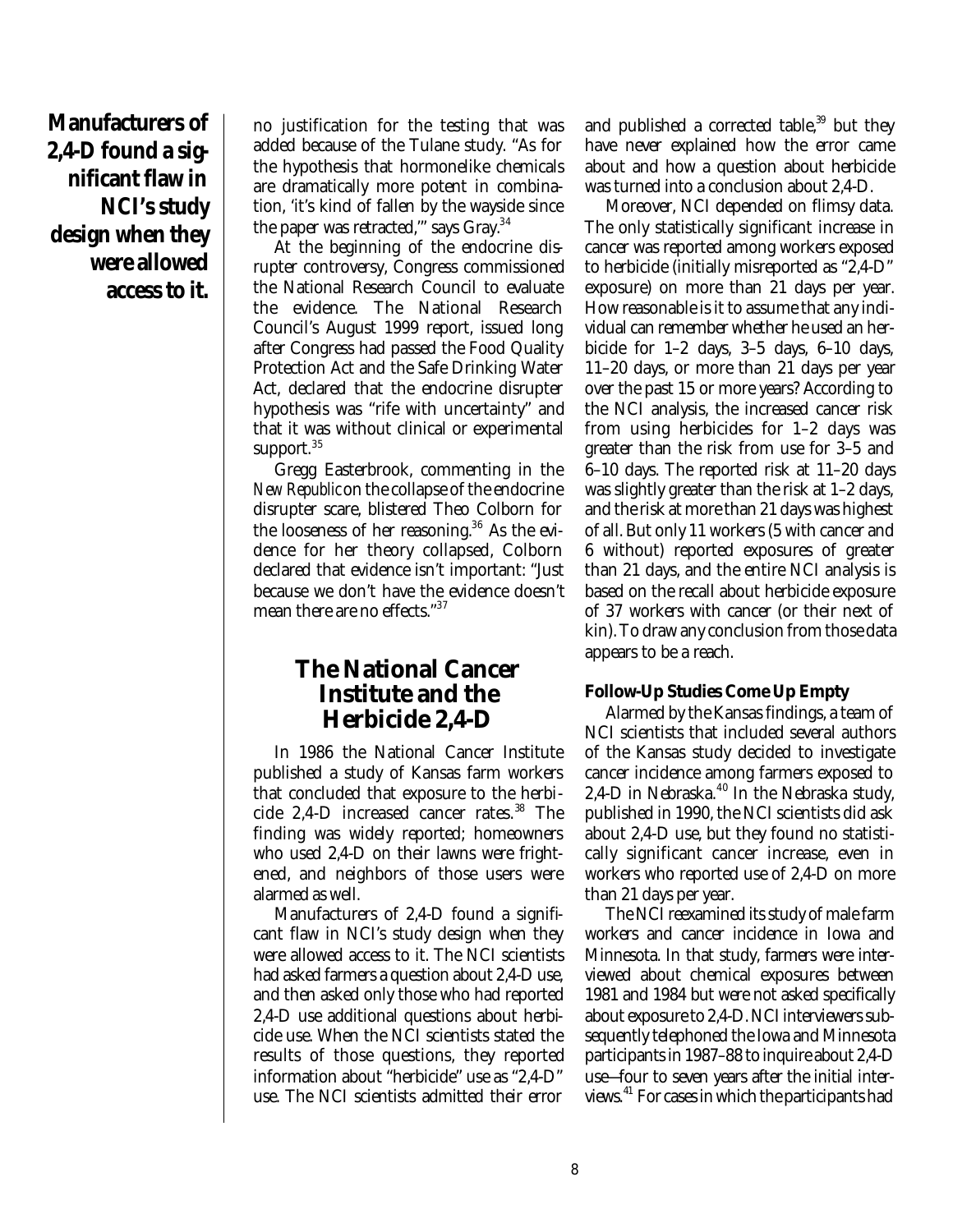died, the NCI scientists had to interview next of kin or neighbors to obtain proxy information about exposures. Although NCI steadfastly considers first-hand information gathered from workers and proxy information gathered from next of kin equally valid, comparison of directly reported and proxy data showed that proxy data were more likely to report exposures to widely used substances, such as 2,4-D, and less likely to report exposures to less widely used substances.<sup>42</sup> That's no surprise. People who work with chemicals are more likely to know the identity of the lesser-known substances than are people who do not.

Mixing direct data and proxy data appears to increase the chance that the data will show an association between 2,4-D and cancer. Even with the mixing of data, however, no excess of cancer incidence was associated with 2,4-D in the Iowa-Minnesota study.

Although collecting and analyzing the 2,4-D data gathered from the telephone survey delayed the publication of the NCI study by two years, there was no mention of the study when it appeared.<sup>43</sup> The NCI scientists also did not report the telephone survey data during their testimony to a special EPA committee that was considering regulation of 2,4-D.<sup>44</sup> To the considerable embarrassment of the NCI scientists who had ignored the data, industry scientists, who had obtained the data through FOIA requests, reported the data to the EPA committee.<sup>45</sup>

The NCI authors of the Iowa-Minnesota study explained that they had decided not to publish the results of the telephone survey because of weaknesses in the study.<sup>46</sup> Surely the weaknesses would have been evident during the planning and development of the telephone survey, but the NCI scientists plunged ahead, deciding against publication after the results were in.

#### **The Dog Study**

In 1991 the NCI was finally able to publish a report that seemed to substantiate the Kansas findings of an association between 2,4-D exposure and cancer. This time, the NCI claimed to have found an association between cancer in dogs and the dog owners' use of 2,4-D.<sup>47</sup> Like the NCI studies of farmers, the dog study attracted a lot of attention, and editorials drew attention to the similarities between the cancers reported in the farmers and in the dogs.

Industry officials had some doubts about the methods of analysis used by the authors of the dog study, and the officials requested the underlying data from the NCI. That organization stonewalled release of the data for more than 18 months. Although the dog owners' names had already been removed from the data, the NCI said that it was concerned that "industry" would use information about the breeds of the dogs and ZIP code locations to track down and harass the dog owners.

When the NCI finally released the data, scientists at Michigan State University reanalyzed the data. Their reanalysis revealed that the NCI-supported scientists had not clearly separated 2,4-D exposures from other chemical exposures. When exposures were adequately documented, the association between 2,4-D and cancer in dogs disappeared.<sup>48</sup>

#### **The Lessons of 2,4-D**

The 2,4-D saga shows the importance of citizens' having access to data so that they can check on the work of government scientists. In the 2,4-D studies, much of the research was done by NCI scientists—who are government employees—and that research was subject to FOIA requests. The errors that were revealed only after the data had been made available to other parties indicate quite clearly that mistakes can be made.

Manufacturers of 2,4-D have been harmed by the NCI reports. Every report of risk attracts attention and, probably, reduces sales, and every report of risk causes unwarranted worry on the part of users and consumers. However, reports that refute the cancer risk go largely unnoticed. "Bad news sells."

The NCI scientists have benefited from their work. Their institute is in the midst of what is expected to be 20-year, \$100 million study of farmers' health. The failure to find

**The 2,4-D saga shows the importance of citizens' having access to data so that they can check on the work of government scientists.**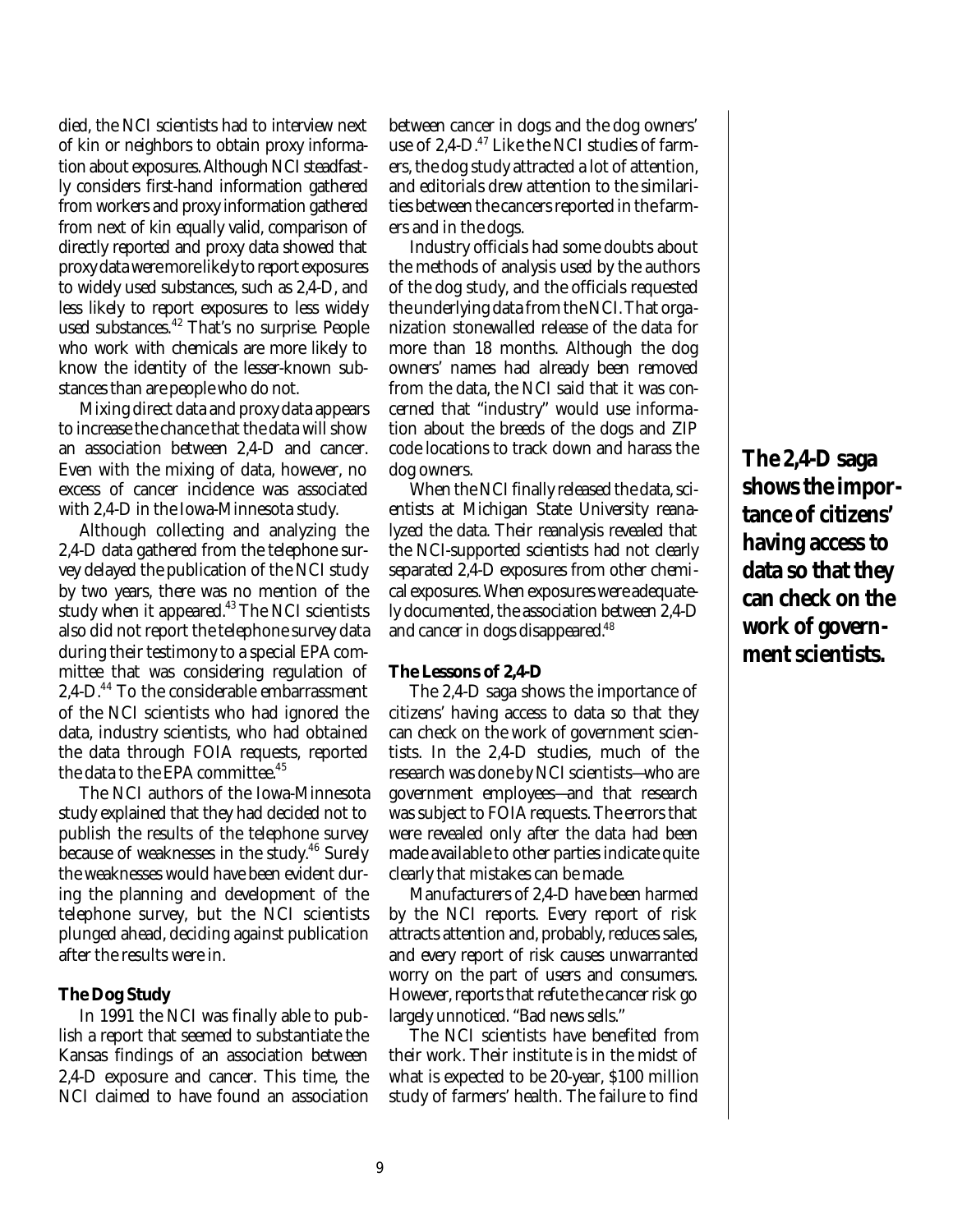any risk from 2,4-D after well over a decade's study has been translated into justification for looking for other risks or renewing the search for risks from 2,4-D, despite the fact that cancer rates among farmers are lower than among the general population.

Unfortunately, the flawed NCI studies of 2,4-D continue to have repercussions. The small number of scientists whose reputations depend on their reports of associations between 2,4-D exposure and cancer risk continue to refer to the NCI studies as support for their own results and conclusions. For instance, Lennart Hardell, associate professor of oncology at the Orebro Medical Center in Sweden, whose early reports showing significant increase in incidence of cancer from a few days' exposure to 2,4-D have never been replicated, and cannot be repeated, even by him,<sup>49</sup> cites without reservation the NCI studies as evidence for a 2,4-D association with cancer.<sup>50</sup>

### **The National Institutes of Health and the Dalkon Shield**

The Dalkon Shield was an intrauterine birth control device (IUD) that was marketed by A. H. Robins Company beginning in 1971. In 1974 the U.S. Food and Drug Administration asked the company to remove the Dalkon Shield from the market because of reports of health problems. Later that year, the FDA said A. H. Robins could resume sales if a registry of users was kept. The company declined to keep a registry.

In 1976 the National Institutes of Health commenced the Women's Health Study to investigate the possible association between IUDs and pelvic infections. The study was published in 1981 and reported that IUDs, in general, increased the risk of pelvic infections by 60 percent.<sup>51</sup> The study was cited in litigation that eventually forced A. H. Robins into bankruptcy proceedings.

In 1991 researchers reexamined the original data from the Women's Health Study. They found that the authors of the original study had eliminated from the study, without any scientific basis, 52 percent of the women who had reported such infections and 25 percent of the women who had had no such infections. Moreover, the researchers who reexamined the data suggested that adverse publicity about IUDs at the time of the Women's Health Study could have affected patients' recall about their medical history and care and that doctors may have been more inclined to diagnose pelvic infections in women who used the Dalkon Shield. Summing up their reexamination, the authors of a 1991 report in the *Journal of Clinical Epidemiology* said the study that had linked the Dalkon Shield to pelvic infections "showed almost a complete disregard for epidemiological principles in its design, conduct, analysis and interpretation of results."<sup>52</sup>

However, the reanalysis was two years too late. In 1989, A. H. Robins was purchased by American Home Products, Inc., in what was then termed a "steal deal."<sup>53</sup> The Dalkon Shield was never reintroduced to the market.

### **The FDA and Fen-Phen**

In August 1999, a Texas jury awarded \$23 million to a former user of the diet drug fenphen. The verdict went against American Home Products, Inc., which made fenfluramine, or the "fen" portion of fen-phen. The verdict cost American Home Products' stockholders \$8 billion in share value in one afternoon and cast a pall over the future value of the stock.

Unscrupulous personal injury lawyers operating in an unbridled tort system deserve much of the blame for that verdict; however, a great deal of fault lies, as it did with similar verdicts in cases of silicone breast implants, with the Food and Drug Administration.

The controversy over fen-phen began in July 1997, when the *New England Journal of Medicine* rushed to publish a Mayo Clinic report detailing how 24 fen-phen users had experienced heart-valve damage.<sup>54</sup> The report

**The failure to find any risk from 2,4-D after well over a decade's study has been translated into justification for looking for other risks or renewing the search for risks from 2,4-D.**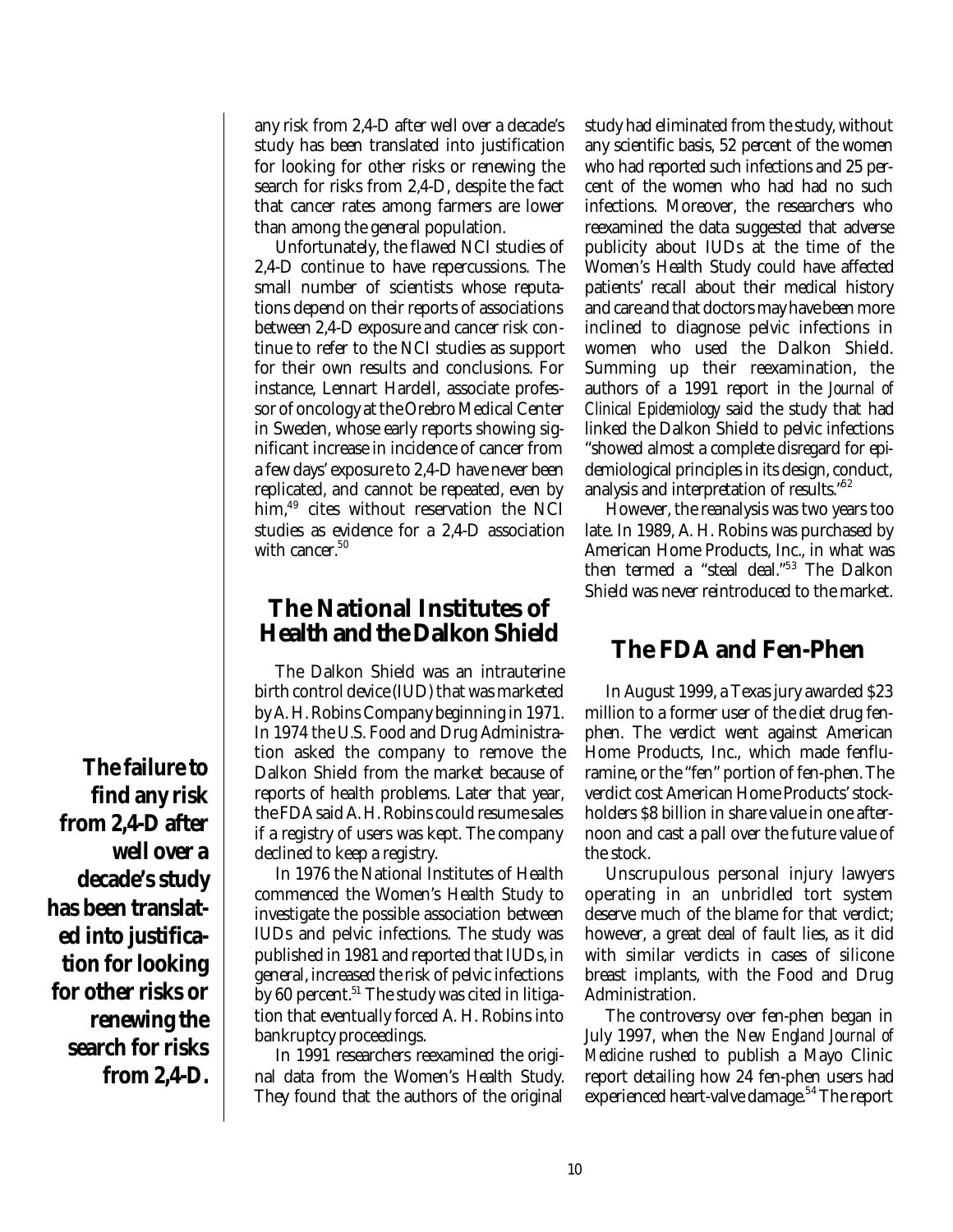was hardly an exhaustive scientific study. Only five of the claimed cases of heart-valve damage had actually been verified by surgical examination. The heart-valve damage reported in the remaining cases had been assumed from echocardiograms, which may not be sufficiently reliable. The study did not compare rates of heart-valve problems in fenphen users with rates in nonusers. The actual number of cases of heart-valve damage was very small considering that millions of people had used or were using fen-phen at the time of the study.<sup>55</sup>

The FDA then sent in 1997 letters to physicians requesting information about heartvalve disease among fen-phen users. A month later, the FDA had collected 92 reports of disease among 291 patients tested. Within days and despite the availability of less drastic options—the FDA called for a halt in fen-phen use and persuaded American Home Products to "voluntarily" pull fenfluramine and another diet drug, Redux, from the market.

There was no scientific evidence against fen-phen, such as a controlled comparison of heart-valve damage incidence among users and nonusers of the drug. If there had been real and significant problems with fen-phen, one would think they would have shown up much earlier and in many more individuals, since the drug had been used for years by millions of people. The FDA's hasty action opened the litigation floodgates, just as the agency's 1992 moratorium on silicone breast implants had done.<sup>56</sup> As of November 1999, only a few months after the decision of the Texas jury, more than 5,000 lawsuits had been filed across the nation by former users of fen-phen.

Three years after the FDA's action, though, it remains unclear whether fen-phen causes any harm. The American Heart Association says it's too soon to tell whether fen-phen caused significant damage to anyone and whether the effects wore off when use of fen-phen stopped. Furthermore, in the Texas case, the plaintiff's own cardiologist testified that her heart problems predated her use of fen-phen.

Could this series of events have been pre-

vented? Perhaps. After the FDA browbeat American Home Products into withdrawing fenfluramine from the market, the agency refused to provide to the company the original data gathered in response to its letters to physicians, rendering American Home Products virtually defenseless.

### **The Shelby Amendment**

Although members of the public had access to agency-collected data, until passage of the Shelby Amendment, they did not have access to data collected by agency grantees. The amendment came about because of Congress's and others' inability to obtain the data that underlay EPA's then-proposed stringent new air quality regulations, announced by EPA administrator Carol Browner in November 1996, for fine particulate matter (PM) and ozone.

The proposed regulations would be very expensive. EPA estimated that "partial attainment" of the required PM standard would cost \$6.3 billion per year and that partial attainment of the ozone standard would cost \$2.5 billion per year.<sup>57</sup> Pointing out that "partial attainment" has no legal or analytical basis, independent researchers estimated that the costs of full attainment would be between \$69 billion and \$144 billion per year for the PM standard and about \$2.8 billion for the ozone standard.<sup>58</sup> EPA justified the regulations by claiming they would prevent 15,000 premature deaths per year. Given that the estimation of the health benefits of the regulations relied largely on a single controversial study, known as the "Pope study,"<sup>59</sup> that had never been verified or replicated, some scientists questioned whether the proposed rules, when implemented, would produce the health benefits claimed by  $EPA<sup>60</sup>$ 

#### **Questions Surrounding the Pope Data**

It is particularly remarkable that no one except the original researchers has ever seen the data that underlie EPA's air quality regulations. EPA, without ever having verified the

**After the FDA browbeat American Home Products into withdrawing fenfluramine from the market, the agency refused to provide to the company the original data gathered in response to its letters to physicians, rendering American Home Products virtually defenseless.**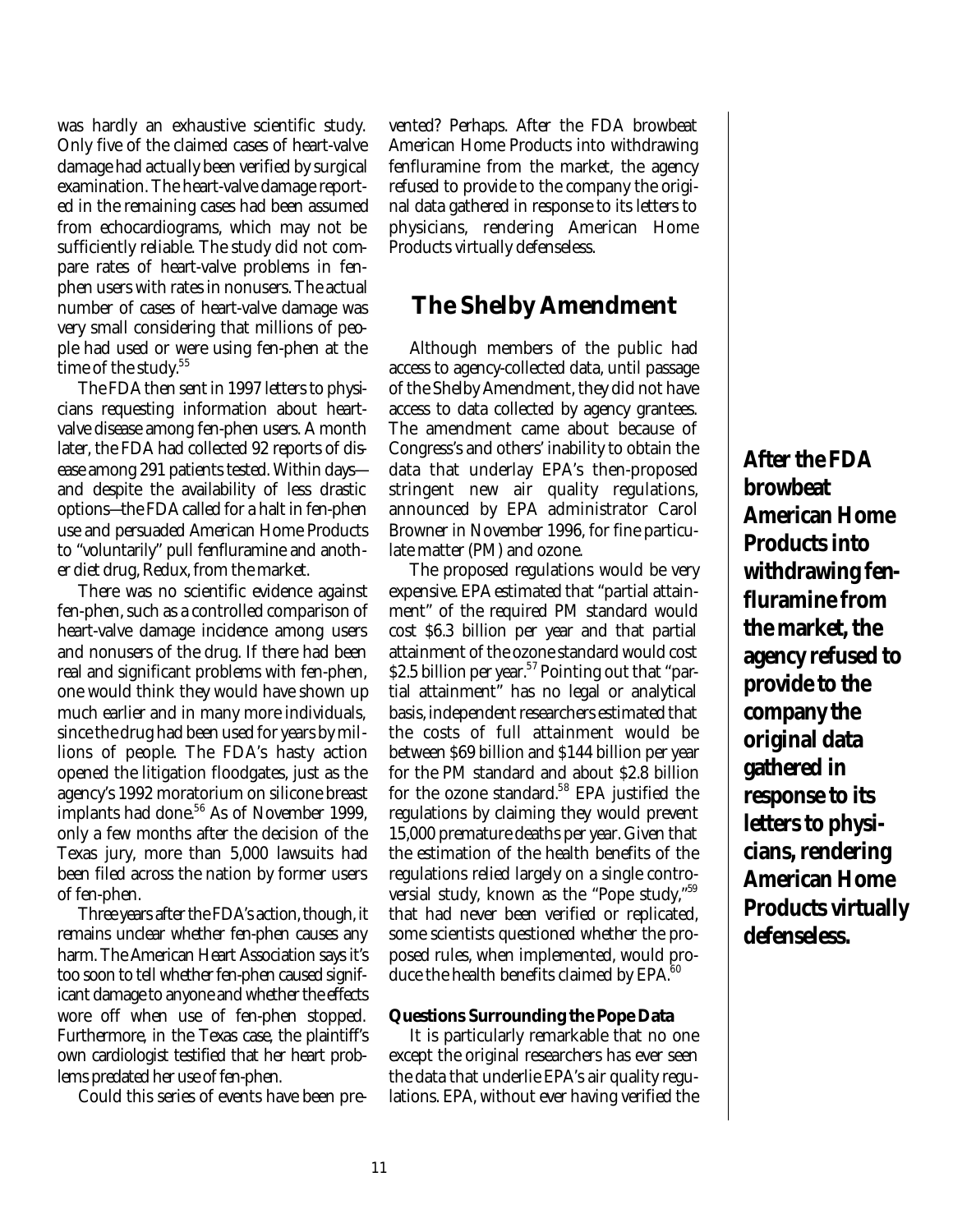**It is particularly remarkable that no one except the original researchers has ever seen the data that underlie EPA's air quality regulations.**

data from the Pope study, $61$  nevertheless heaped billions of dollars in regulatory costs on American industry, cities, and consumers.

The data on health, behavior, and exposure used in the Pope study were collected by the American Cancer Society through a telephone survey of 1 million people. The survey was conducted by 77,000 volunteers who, using a questionnaire prepared by the ACS, interviewed neighbors, family, and friends about their lifestyles and their health practices.

None of the information collected by the volunteers was validated or verified by an independent party. The interviewers were not well trained, and there was little quality control. How dependable are the data? Imagine asking a friend, neighbor, or relative about her smoking and drinking habits. How reliable will the answer be?

In the study, Pope and his coauthors combined the health-related information from the ACS survey with air pollution data. That study became the basis for EPA's November 1996 air quality regulations.

When industrial organizations and Congress asked to see the data used in the Pope study, EPA and the investigators denied the requests. Mary Nichols, then-head of the EPA's Office of Air and Radiation, put it this way: "We do not believe . . . there is a useful purpose for EPA to obtain the underlying data [since the studies were published in peer-reviewed journals]. . . . Securing more detail about this information is not necessary as part of EPA's public health standard-setting process."<sup>62</sup> In July 1997, EPA promulgated the new air quality regulations.

Pope eventually agreed to release the data to a committee of the Health Effects Institute, a group funded jointly by EPA and the automobile manufacturing industry. HEI is supposed to report its analysis of the data in 2000—three years after the regulations went into effect. But the agreement between the authors and HEI forbids members of the HEI committee to release the data to anyone else. The parties most affected by EPA's regulations—state and local governments, manufacturers, transportation companies, and the

general public—are not allowed to see the data.

#### **Congressional Action**

Members of Congress who requested to see the data were irked by EPA's refusal to provide access to those data and were buffeted by complaints about the new regulations from organizations as diverse as the National Conference of Black Mayors and the American Farm Bureau. In 1997 members of Congress introduced legislation requiring the federal government to make data from federally funded research available to the public. That measure was defeated.

Less than a year later, in early 1998, Congress passed legislation that would have required the Office of Management and Budget to study the implications of public access to data from federally funded research. For unrelated reasons, President Clinton vetoed that legislation.

In October 1998, Sen. Richard Shelby (R-Ala.) introduced language to the appropriations bill that provided funding for OMB. The language, which remained in the legislation that was passed by Congress and signed by the president, required OMB to revise its rules

to require Federal awarding agencies to ensure that all data produced under an award will be made available to the public through procedures established under the Freedom of Information Act.<sup>63</sup>

Ironically, the specific data that were requested by Congress are, according to EPA, not subject to the provisions of the amendment. The authors of this paper, under the auspices of the Citizens for the Integrity of Science, submitted an FOIA request to EPA for the Pope study data. $64$  EPA refused, stating: "We are not providing the health survey data you seek, because these data are not in the Agency's possession. . . . Since the records were not produced under an EPA award, the Public Law cited as authority for your request is also not applicable."<sup>65</sup> EPA's interpretation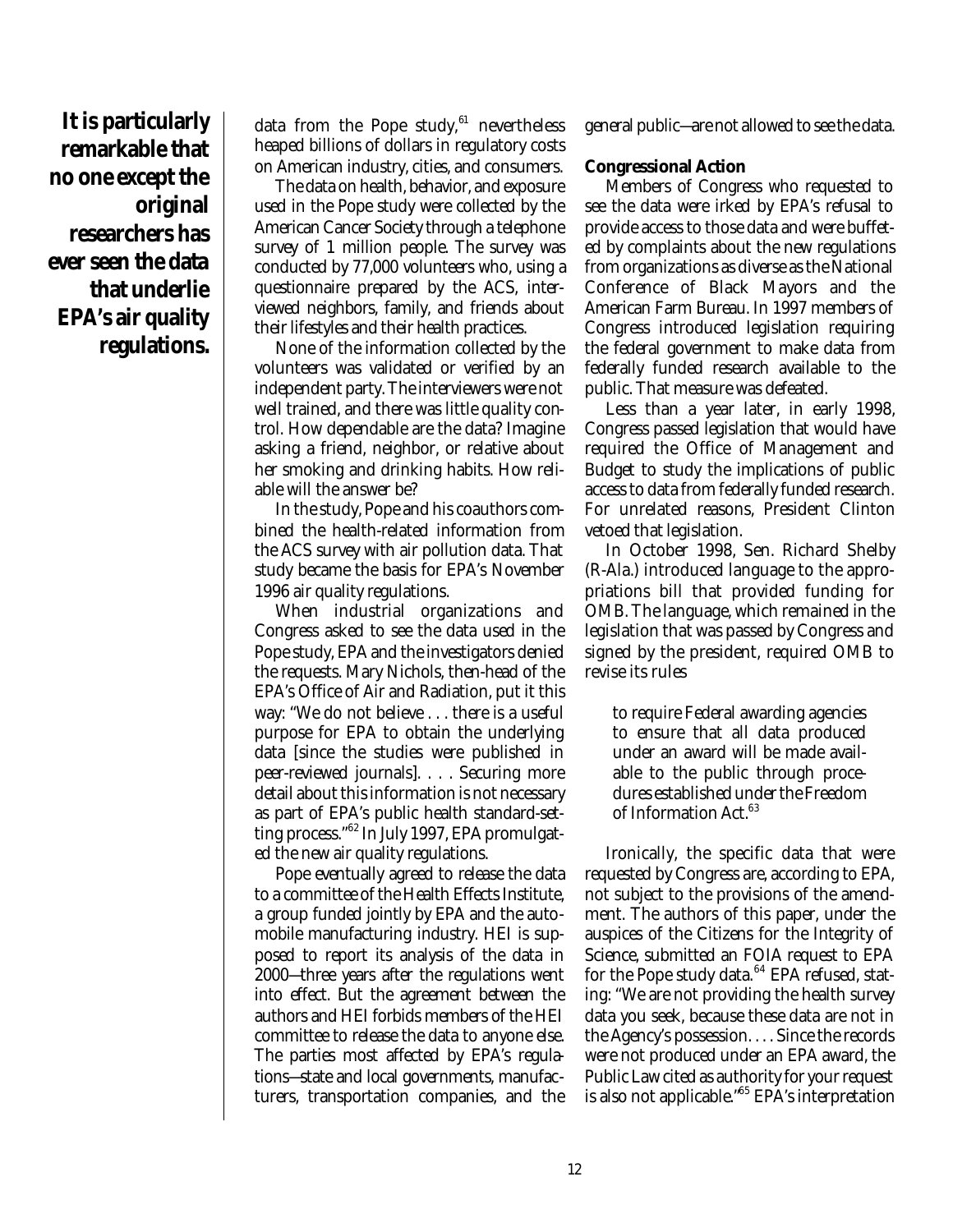is probably correct, because OMB's Circular A-110 (discussed below), which incorporated the Shelby Amendment into rules for federal grantees, says that "the Federal Government has the right to obtain, reproduce, publish, or otherwise use the data first produced under an award [from the federal government]."<sup>66</sup> The health data used in the Pope study were first collected using ACS, not federal, funds.

#### **OMB's Circular A-110**

On February 4, 1999, OMB proposed OMB Circular A-110, a revision to federal grant policy to implement the Shelby Amendment. OMB received more than 9,000 comments on the proposal, with 55 percent of the respondents supporting the proposed revisions. In August 1999, OMB issued a clarification to the revision, which garnered 3,000 comments.

OMB's final revision to Circular A-110, issued on October 8,  $1999, ^{67}$  provides that a private citizen can make an FOIA request to a federal agency that has supported research for any data produced with federal funding and that has resulted in a published report. A report is "published" when it appears in a scientific or technical journal or when "a Federal agency publicly and officially cites the research findings in support of an agency action that has the force and effect of law."<sup>68</sup>

This language excludes research results that are not published in the scientific or technical literature or translated into policy and rules. The result is that data from much federally supported research are still not accessible. In particular, data that are used in formulating government risk assessments or in promulgating "guidelines" cannot be obtained under the provisions of Circular A-110.

The wording of the circular excluded from FOIA requests "preliminary analyses, drafts of scientific papers, plans for future research, peer reviews, or communications with colleagues." In addition, it provides protection for trade secrets and similar materials and for personal medical information "which would constitute a clearly unwarranted invasion of personal privacy." The party making the request can be charged for all the expenses necessary to obtain the data.

In the summer of 1999, a number of legislative efforts were made to repeal or to delay implementation of the Shelby Amendment. None was successful.

#### **Arguments against Data Access**

During the debate over access to the Pope study data, EPA insisted there was nothing to be gained from the public's having access to the data. The agency insisted that the data are accurate and that the analysis is well done.

That may be true; however, since EPA officials deny ever having examined the data, <sup>69</sup> we wonder how they could possibly know. Science is rooted in skepticism, including skepticism about one's own work. The physicist Richard Feynman, one of the century's great scientists, cautioned about fallibility. In science, he wrote, "the first principle is that you must not fool yourself and you're the easiest person to fool." It's a stretch to think that that first principle applied to Feynman but not to the authors of the Pope study.

Before OMB issued its regulations implementing the Shelby Amendment, some scientific organizations, including the National Academy of Sciences,<sup>70</sup> objected to implementation of the new law. The NAS argued that the law, by making scientists comply with data requests, would open up to public scrutiny notebooks from every federally supported laboratory and hobble scientific research. OMB's language for Circular A-110 put some of those concerns aside by limiting access to data that are used in published reports or cited for the development of rules and regulations.

George Thurston, an EPA contractor whose study results have also been used by the agency to justify new regulations, said, "If past history is any indication, vested interests will misuse [the Shelby Amendment] to discredit valid research results they don't like and to harass the researchers doing the work."<sup>71</sup> As the history of opposition to the PM regulations demonstrates, "vested inter**The agency insisted that the data are accurate and that the analysis is well done. That may be true; however, since EPA officials deny ever having examined the data, we wonder how they could possibly know.**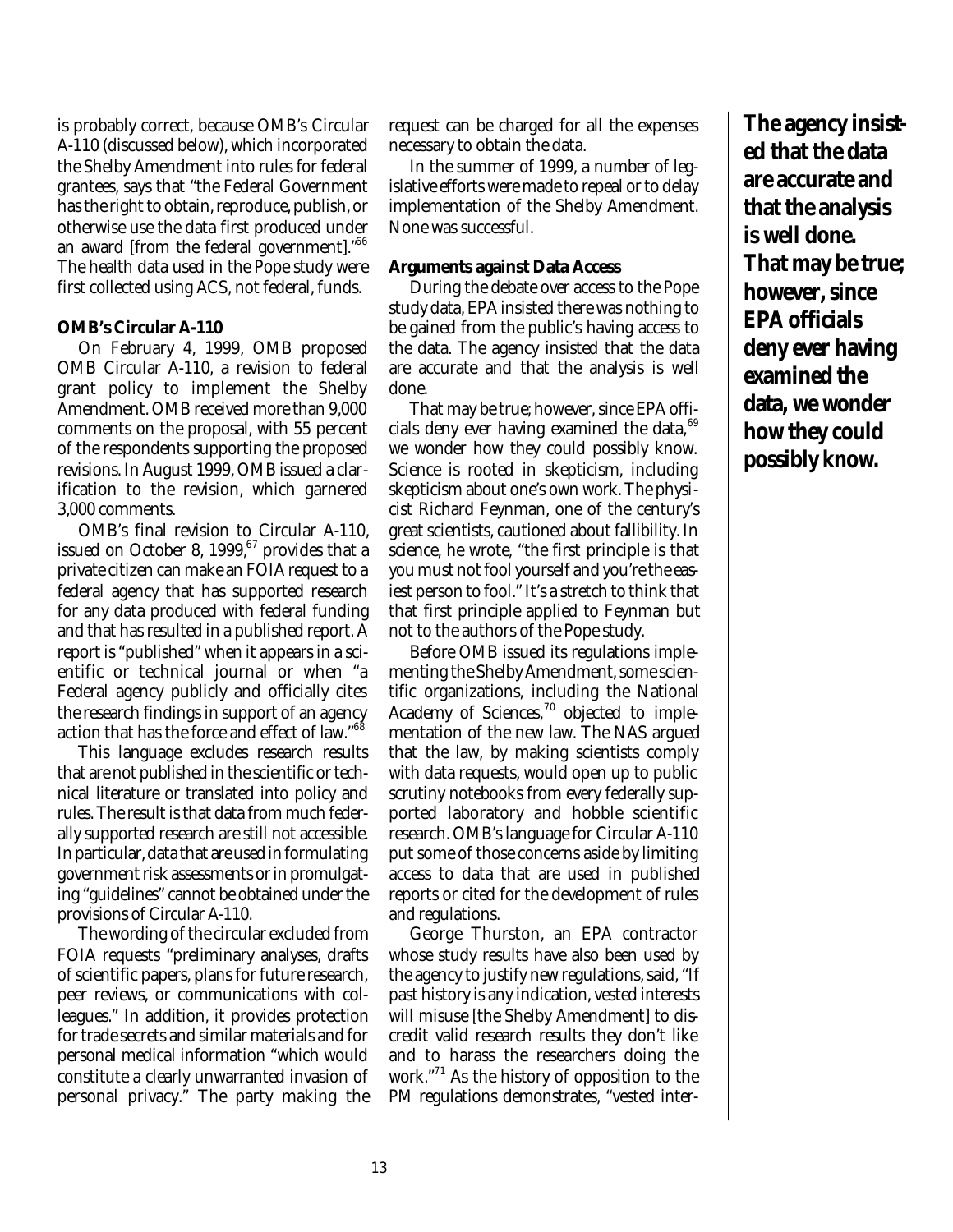**Protecting the privacy of individuals who participate in studies is often difficult, but it's not impossible.**

ests" include many government organizations and industrial concerns. The largest class of "vested interests" consists of taxpayers who paid for the research and who will eventually bear the costs of the regulations. Surely, "vested" or not, those organizations and individuals should be able to see the data on which regulations are based.

Thurston and other EPA-supported scientists supposedly put their motives above those of industry-employed scientists, who are pictured as being willing to do anything for money or other incentives. Angell sees many reports about health matters, which is the type of "scientific" information that interests most people. She is quite clear in stating that government-supported scientists are subject to pressures and enticements, just as other scientists may be. In answer to a question about government reports, Angell said, "We're naïve if we think government isn't subject to political considerations."<sup>72</sup>

#### **Proprietary Data and Privacy Concerns**

At least two issues that arise with data access—proprietary interest in data and protection of the privacy of study participants deserve serious thought and action.

Scientists can work for years to develop databases, and then they can spend years "mining" those data and producing publications. Nevertheless, when the data are used to impose regulations on organizations and individuals, those organizations and individuals have proprietary interests in the data. The scientists' proprietary rights to their data are certainly a consideration, and provisions are made in FOIA to protect them. However, those rights should not override the right of the public to have access to those data.

Protecting the privacy of individuals who participate in studies is often difficult, but it's not impossible. For example, the Agent Orange study by the U.S. Air Force, one of the most politically sensitive epidemiologic studies done by the government, shows that the privacy of individuals can be preserved. The study, which began in 1982 and will end with a reexamination in 2002, investigated the health of the 1,200 Air Force personnel who sprayed 90 percent of the Agent Orange used during the Vietnam War. At five-year intervals, each of the 1,200 people who participated in spraying Agent Orange and a comparable number of Air Force personnel who flew similar aircraft in Southeast Asia during the Vietnam War but did not spray Agent Orange undergo a thorough physical and psychological examination.

The Air Force's response to requests for data from that study illuminates how such requests can and should be handled. In 1990 Air Force scientists were contacted by veterans' groups about releasing the data from the study. After a discussion with the Department of Health and Human Services committee that oversaw the Air Force study, the decision was made that the data would be made available to anyone who requested them.

The Air Force and the advisory committee were very concerned with protecting the privacy of the study participants. Accordingly, the National Center for Health Statistics "scrubbed" the data to remove personal identifiers.

Releasing personal data about health is not a trivial matter, and the Agent Orange study by the Air Force demonstrates that confidentiality of study participants can be preserved. Furthermore, FOIA rules and Circular A-110 provide for the protection of the identity of study participants.

### **Conclusion**

The Shelby Amendment makes government regulators who depend on scientific data to justify their actions more responsible to the public. The amendment may, as Senator Shelby acknowledged, introduce some unexpected problems as OMB implements the law; however, as he also stated, those problems can be dealt with as they arise.

Two potential problems are already apparent: (1) the new data access rules do not apply to grants issued prior to the date on which the OMB regulations were issued and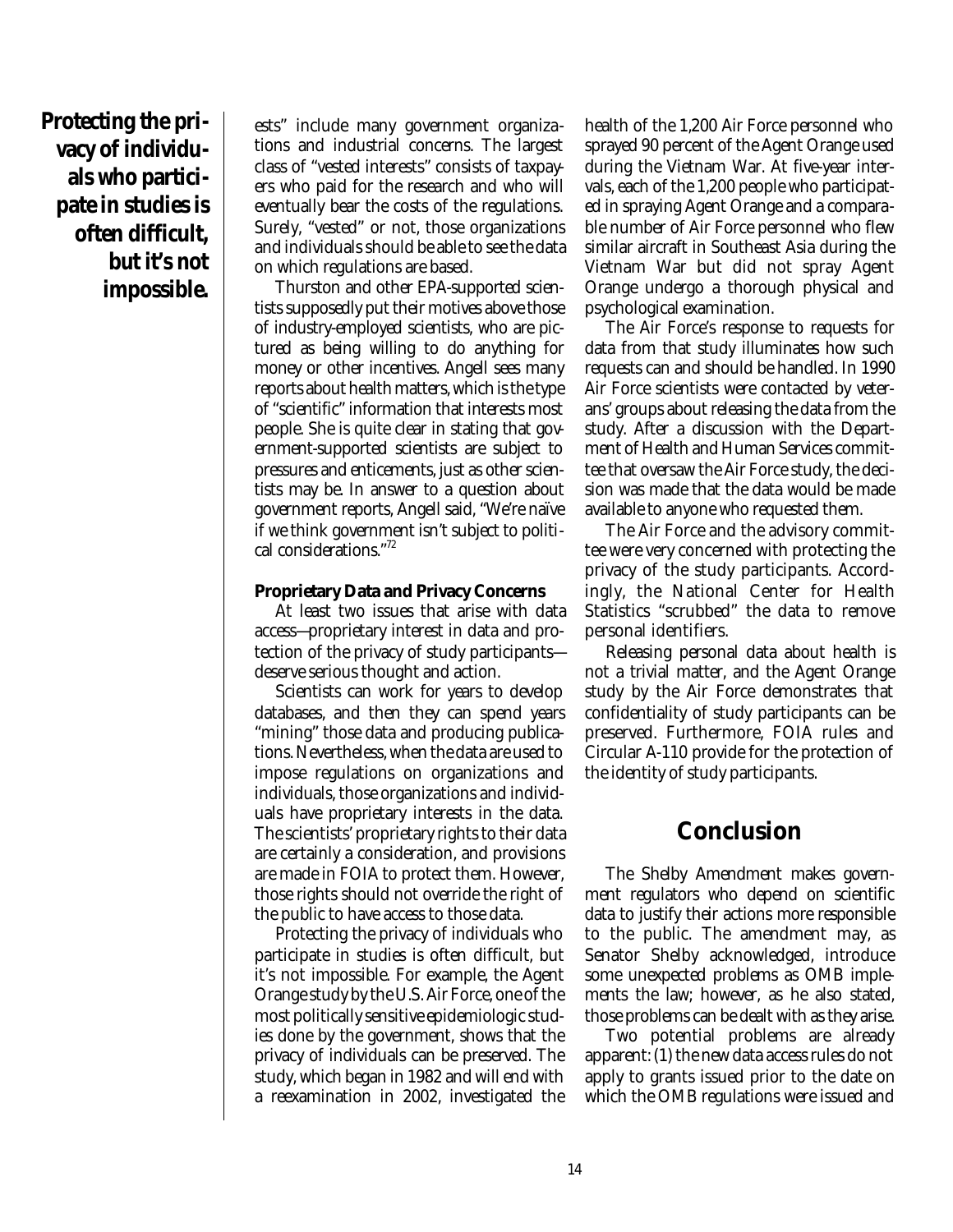(2) the rules apply only to actions that have the force and effect of law. The result of the first problem is that the Pope study data, for example, can be used ad infinitum by EPA without ever being made available to the public. We recommend that Congress fix that loophole by directing OMB to implement the data access law so that data from all significant scientific studies funded and relied on by a federal agency, regardless of the date of the grant, can be made available on request. With regard to the second problem, the legislative history of the data access law included federal policy as well as rules. However, the current OMB implementation exempts federal policy from the law. The effect is that agency policies, most notably for health and environmental risk assessments, which can have significant societal impact, are not covered by the data access rule. We recommend that Congress direct OMB to revise its implementation of the law to apply to any significant federal regulatory action, including policy.

The concern that flawed scientific research—immune from independent review may be used to justify misguided and costly regulations is well grounded in fact. Without independent review of scientific data and methodological practices, policy mistakes are inevitable.

Although legislative efforts to stall or block the Shelby Amendment failed in the summer of 1999, they may be resurrected in the future. One argument that is certain to be used against the amendment is that it's "a backdoor way"<sup>73</sup> to interfere with regulatory programs. Imbedded in such arguments is the idea that the government cannot be questioned. The government and its scientists appear to be as prone to mistakes as anyone else. Requiring the government "to show its work" opens up the regulatory process. Moreover, it ensures that federal regulations are based on sound science and reduces doubts about the need for federal intervention. Whether one supports or opposes regulatory action, we should all acknowledge that independent review of scientific data and

methodology can serve only to strengthen the scientific foundations of public policy.

### **Notes**

1. Karl Popper, *The Logic of Scientific Discovery* (New York: Harper & Row and Basic Books, 1959).

2. Paul Davies, *The Mind of God: The Scientific Basis for a Rational World* (New York: Simon and Schuster, 1992), p. 28.

3. Marcia Angell, *Science on Trial: The Clash of Medical Evidence and the Law in the Breast Implant Case* (New York: W. W. Norton, 1996).

4. Marcia Angell, "Scared Sick," Speech delivered at the meeting of the Independent Women's Forum, Washington, February 17, 1999.

5. Jonathan Rauch, *Kindly Inquisitors* (Chicago: University of Chicago Press, 1993).

6. See Paul Brodeur, *Outrageous Misconduct* (New York: Pantheon, 1985).

7. See Robert N. Proctor, *The Nazi War on Cancer* (Princeton, N.J.: Princeton University Press, 1999).

8. Richard Doll, "Mortality from Lung Cancer in Asbestos Workers," *British Journal of Industrial Medicine* 12, no. 1 (1955): 81–92.

9. Dennis Cauchon, "Risk of Cancer in USA Is Barely Measurable," *USA Today*, February 11, 1999, p. 1.

10. Morton Corn, "Asbestos and Disease: An Industrial Hygienist's Perspective," *American Industrial Hygiene Association Journal* 47 (1986): 515–23.

11. Brooke T. Mossman et al., "Asbestos: Scientific Developments and Implications for Public Policy," *Science* 247, no. 2490 (January 19, 1990): 294–300.

12. Ibid.

13. Michael Gough, "Uncle Sam Flunks Asbestos in Schools," *Issues in Science and Technology* 4, no. 3 (1988): 81–85.

14. Brooke T. Mossman et al., *Asbestos in Public and Commercial Buildings* (Cambridge, Mass.: Health Effects Institute, 1991), pp. 1–8, and passim.

15. Mossman et al., "Asbestos: Scientific Developments and Implications for Public Policy."

**The concern that flawed scientific research may be used to justify misguided and costly regulations is well grounded in fact. Without independent review of scientific data and methodological practices, policy mistakes are inevitable.**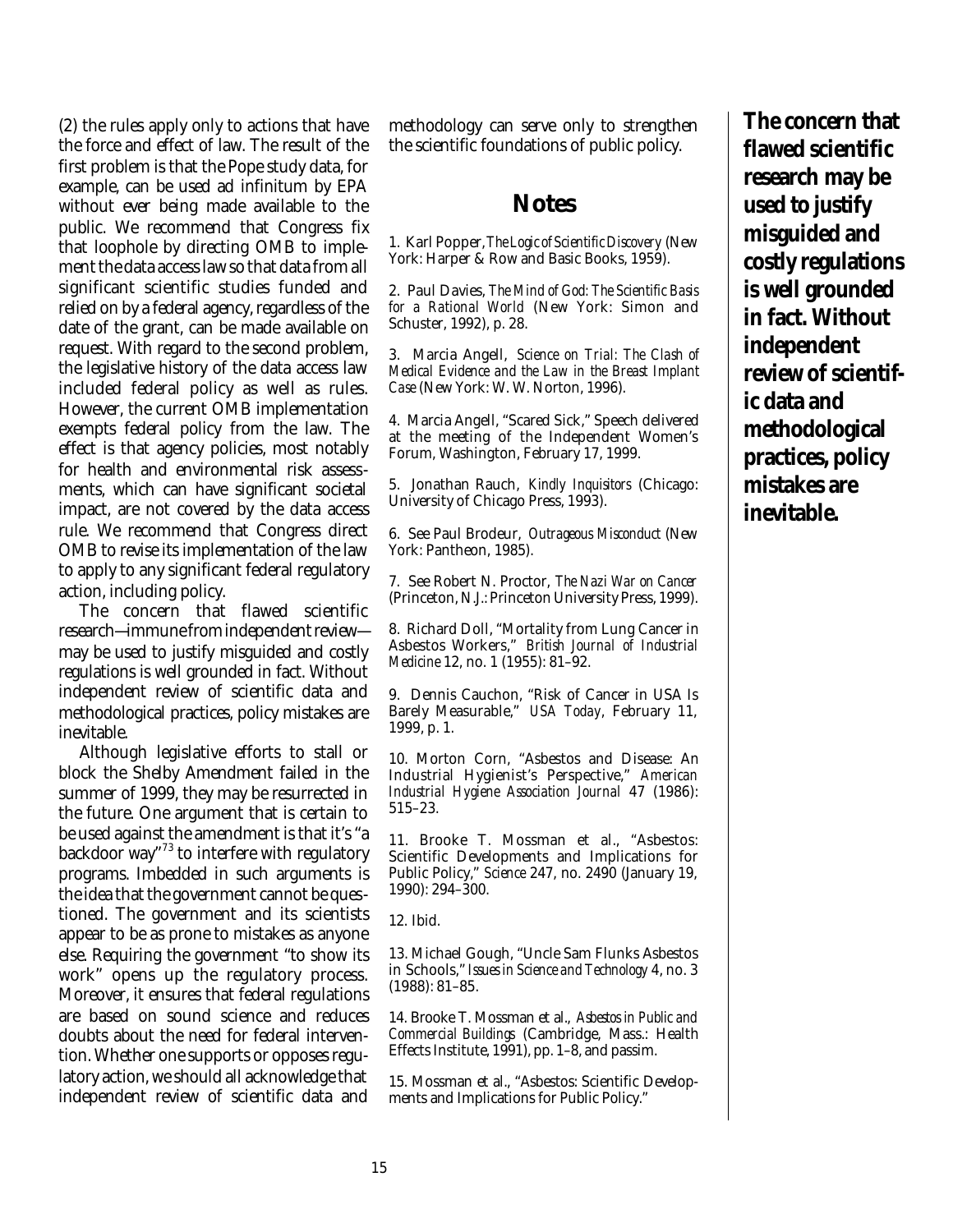16. Environmental Protection Agency, Office of Pesticides and Toxic Substances, *Managing Asbestos in Place: A Building Owner's Guide to Operations and Maintenance Programs for Asbestos-Containing Materials* (Washington: Environmental Protection Agency, 1990).

17. Cassandra Moore, *Haunted Housing* (Washington: Cato Institute, 1997), pp. 159–208.

18. See Mossman et al., "Asbestos: Scientific Developments and Implications for Public Policy."

19. Cauchon.

20. Olin Jennings, a consultant who has tracked asbestos-related spending, quoted in Cauchon.

21. Theo Colborn, Dianne Dumanoski, and John Peterson Myers, *Our Stolen Future* (New York: Dutton, 1996), p. 19.

22. Ibid.

23. S. F. Arnold et al., "Synergistic Activation of Estrogen Receptor with Combinations of Environmental Chemicals," *Science* 272, no. 5267 (June 7, 1996): 1489 (retracted publication).

24. K. Ramamoorthy et al., "Potency of Combined Estrogenic Pesticides," Letter to the editor, *Science* 275, no. 5298 (January 17, 1997): 405–6.

25. John Ashby et al., "Synergy between Synthetic Oestrogens?" *Nature* 385, no. 6616 (1997): 494.

26. John A. McLachlan et al., "Response" to Ramamoorthy et al., *Science* 275, no. 5298 (January 17, 1997): 406–7.

27. J. A. McLachlan, "Synergistic Effect of Environmental Estrogens: Report Withdrawn," *Science* 277, no. 5325 (July 25, 1997): 459–63.

28. John C. LaRosa, chancellor, Tulane University Medical Center, "Tulane Investigation Completed," Letter to the editor, *Science* 284, no. 5422 (June 18, 1999): 1932.

29. Quoted in Jocelyn Kaiser, "Tulane Inquiry Clears Lead Researcher," *Science* 284, no. 5422 (June 18, 1999): 1905.

30. Daniel Byrd, "Goodbye Pesticides?" *Regulation* 20, no. 4 (Fall 1997): 57–62.

31. Kaiser, "Tulane Inquiry Clears Lead Researcher."

32. See, in general, National Research Council,

*Carcinogens and Anticarcinogens in the Human Diet* (Washington: National Academy Press, 1996).

33. Quoted in Kaiser, "Tulane Inquiry Clears Lead Researcher."

34. Ibid.

35. National Research Council, *Hormonally Active Agents in the Environment* (Washington: National Academy Press, 1999).

36. Gregg Easterbrook, "Science Fiction," *New Republic,*August 30, 1999, pp. 18–22.

37. Quoted in ibid., p. 22.

38. Sheila K. Hoar et al., "Agricultural Herbicide Use and Risk of Lymphoma and Soft-Tissue Sarcoma," *Journal of the American Medical Association* 256, no. 9 (September 5, 1986): 1141–47.

39. Sheila K. Hoar et al., "Correction," *Journal of the American Medical Association* 256*,* no. 9 (November 21, 1986): 3351.

40. Sheila H. Zahm et al., "A Case-Control Study of Non-Hodgkin's Lymphoma and the Herbicide 2,4-Dichlorophenoxyacetic Acid (2,4-D) in Eastern Nebraska," *Epidemiology* 1, no. 5 (September 1990): 349–56.

41. Remarks of Ken Cantor, in "Modest Link between 2,4-D Exposure, Cancer Found in Iowa, Minnesota Study, Author Says," *Chemical Regulation Reporter,* May 1, 1992, pp. 173–75.

42. Geary W. Olsen and Kenneth M. Bodmer, "The Effect of the Type of Respondent on Risk Estimates of Pesticide Exposure in a Non-Hodgkin's Lymphoma Case-Control Study," *Journal of Agromedicine* 3 (1996): 37–50.

43. Kenneth P. Cantor et al., "Pesticides and Other Agricultural Risk Factors for Non-Hodgkin's Lymphoma among Men in Iowa and Minnesota," *Cancer Research* 52, no. 9 (1992): 2447–55.

44. EPA has concluded that the evidence for 2,4-D causing cancer is so unconvincing that it does not warrant classifying the herbicide as even a "possible carcinogen." See Environmental Protection Agency, Health Effects Division, "Memorandum: Carcinogenicity Peer Review (4th) of 2,4-Dichlorophenoxyacetic Acid (2,4-D)," Memorandum from J. Rowland and E. Rinde, Health Effects Division, to J. Miller and W. Waldrop, Special Review and Reregistration Division, January 29, 1997.

45. Geary Olsen, D.V.M., Ph.D., Dow Chemical Company, Letter to Special Joint Committee of